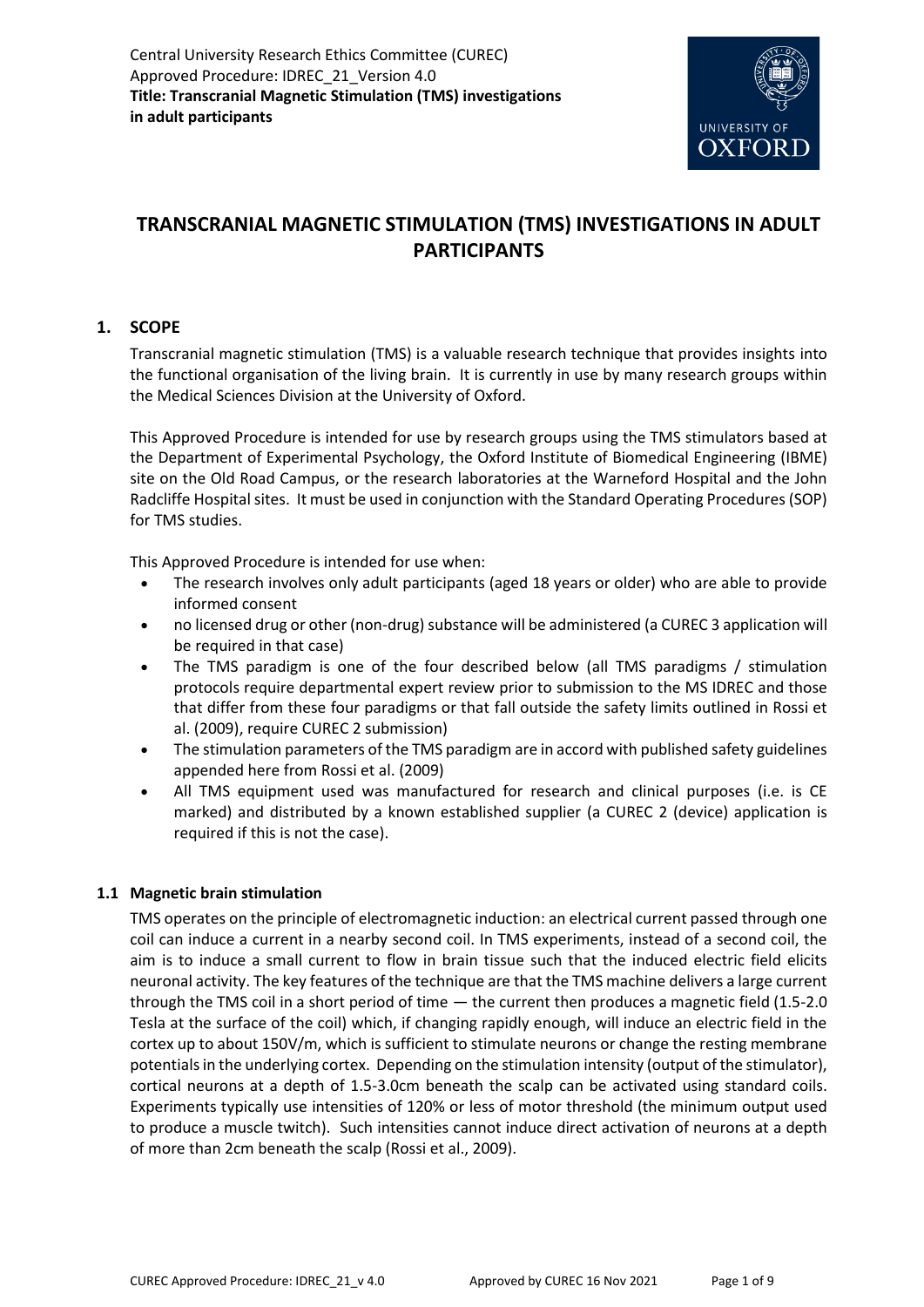## **1.2 Types of magnetic brain stimulation**

The ability to stimulate the brain using TMS has many potential applications, which vary depending on the specific stimulation paradigm used. This Approved Procedure refers to four TMS paradigms for use in laboratories in the University of Oxford.

These are:

- single-, dual-/paired- or triple-pulse TMS (collectively referred to as 'multi-pulse TMS');
- low-frequency repetitive TMS (rTMS) where the stimulation rate is 1Hz or below;
- high-frequency rTMS where the stimulation rate is above 1Hz and the duration is short;
- patterned rTMS (trains of short, very high frequency bursts of rTMS interleaved by short pauses of no stimulation e.g. theta burst).
- 1. Multi-pulse TMS studies are those in which single pulses (or very short trains of 2 or 3 pulses in quick succession) are given at low rates (<1Hz) and often random intervals. These paradigms can be used to elicit a measurable response, such as a muscle twitch (the size of which gives an indication of cortical excitability) or a visual effect. They can also be applied "on-line" to disrupt on-going brain processes during performance of a task simultaneous with the pulse delivery. This can give information about WHEN an area is optimally involved in a specific task (so-called 'TMS chronometry').
- 2 & 3. Repetitive TMS paradigms involve extended low-frequency, or brief high-frequency, stimulation of the target brain areas. This type of stimulation results in a temporary disruption to the neural processes occurring in the stimulated region ('virtual lesion'). The period of disruption depends on the paradigm employed; 15 minutes of 1Hz (low frequency) rTMS results in approximately 15 minutes of disruption whereas the effects of high frequency stimulation are to disrupt on-going processes and last only seconds.
- 4. Patterned rTMS involves the repetitive application of short rTMS bursts at a high inner frequency interleaved by short pauses of no stimulation. The most common forms of patterned rTMS used to date (2021) and covered by this Approved Procedure are theta-burst stimulation (TBS) and quadripulse stimulation (QPS). In TBS, short bursts of 3 TMS pulses delivered at 50- Hz are repeated at a rate in the theta range (5 Hz) as a continuous (cTBS), or intermittent (iTBS) train. The effects of cTBS in the motor system are inhibitory, whereas the effects of iTBS in the motor system are excitatory (Huang et al., 2005). The effects of TBS can last for up to an hour depending on the train duration. QPS is very similar to TBS but uses 4 TMS pulses in each burst.

For TBS protocols, the parameters of Huang et al., (2005) will be followed and a maximum number of 600 pulses (over 40 seconds) is allowed. For QPS protocols, the parameters outlined in Rossi et al., (2021) supplementary table S3 will be followed.

The relevant parameters to consider for TMS studies using one of the four paradigms above are the duration of the rTMS-train, stimulation rate (frequency), the inter-train interval, the number of trials in the experiment and the stimulation intensity (expressed as % of motor threshold or stimulator output). The combination of these parameters is important, with short durations, low frequency, long intervals, small number of trials and low intensities carrying less risk. Tables 3, 4 and 5 of the Rossi et al., (2009) paper and Table S3 of the Rossi et al., (2021) paper are appended here and describe the consensus reached for ranges of these parameters that would avoid possible side-effects of TMS and allow research to be performed within safe margins.

This Approved Procedure will cover stimulation parameters that fall within these published guidelines. In the 2021 update of the safety guidelines, the IFCN TMS safety consensus group suggested that, given the small number of seizures and other AEs seen with TMS, the technique can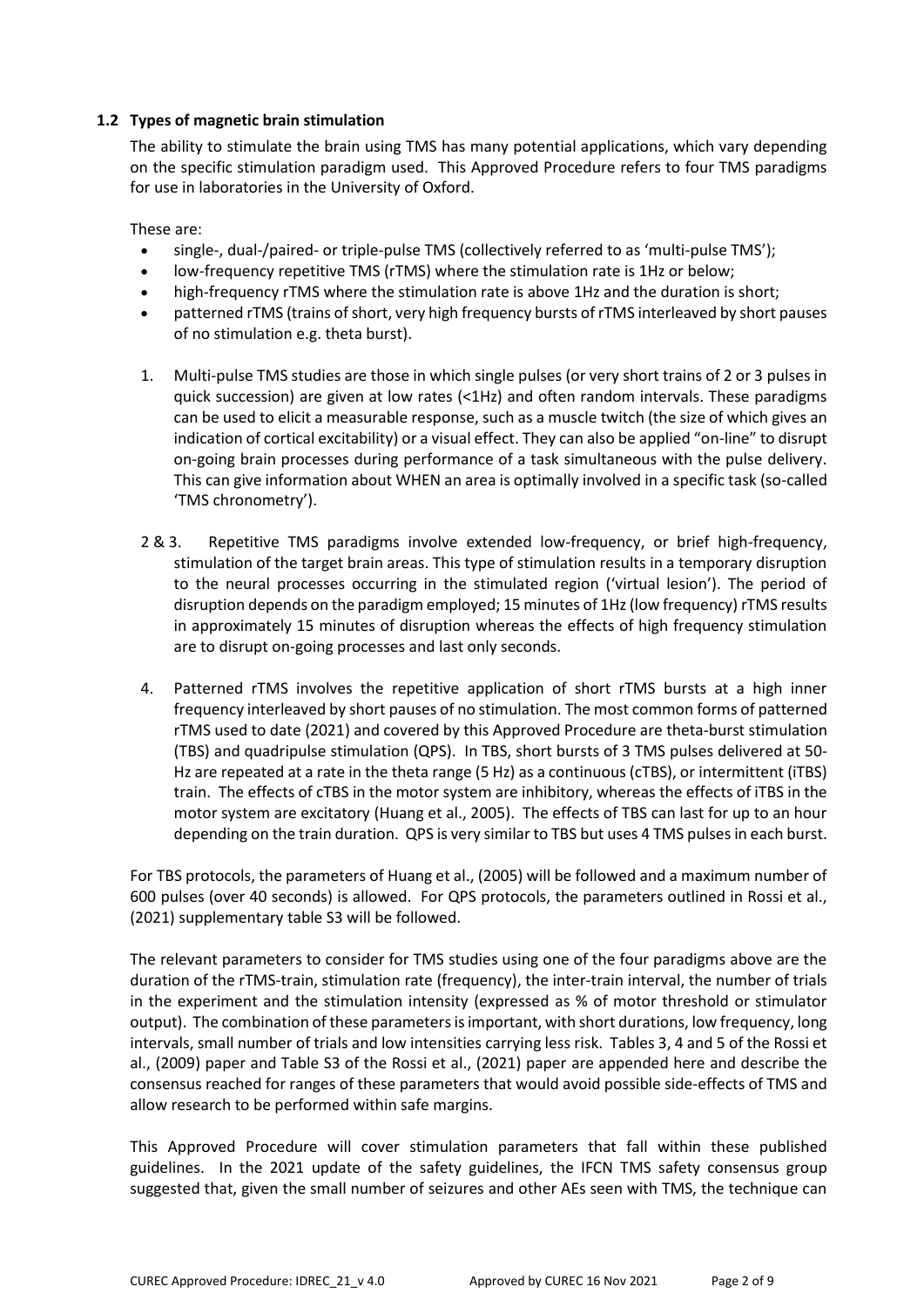"be considered basically safe" (Rossi et al., 2021). They suggest that all TMS protocols should remain well below the combination of the following parameters: intensity less that 100% of Maximum Stimulator Output (MSO), frequency lower than 25Hz for a stimulation train shorter than 10 seconds. For researchers wishing to use stimulation parameters outside the safety limits outlined by Rossi et al., (2009) but within the guidelines outlined by Rossi et al., (2021) a CUREC 2 application will be required.

Despite the variation in the length of the effect for different paradigms, the effects of TMS on brain function are temporary; there are no permanent effects on brain function. What varies between experiments, other than the frequency and timing of stimulation, is the specific brain region stimulated, the nature of the cognitive tasks that participants may be asked to perform and the measurement techniques that are used.

### **1.3 Combining TMS with EMG**

Surface electromyography (EMG) non-invasively evaluates and records the electrical activity produced by skeletal muscles. Many TMS studies incorporate simultaneous EMG to measure muscle activity (usually from the hands/arms or lips), as this is a useful gauge of cortical excitability. Simultaneous surface EMG and TMS are permitted under this Approved Procedure.

EMG measures the activity of muscles at the surface of the skin by taping several electrodes (small silver discs) over these muscles. Before proceeding with the full research session, the intensity of TMS stimulation is varied until the EMG recording consistently shows activity in the muscle in response to the stimulation (usually 50-60% of the maximum intensity that the TMS setup can produce). The intensity of TMS stimulation used for the remainder of the study will typically be based on this.

### **1.4 Combining TMS with other methods or measurement**

TMS studies may also employ electroencephalography (EEG), magnetoencephalography (MEG), magnetic resonance imaging (MRI), near-infrared spectroscopy (NIRS) to provide valuable insight into the nature of the cortical changes induced by TMS. Measurements using these methods may be made either on-line (i.e. during stimulation) or off-line (i.e. before and after stimulation) to determine the effects on brain areas stimulated and distal to the stimulation. EEG, MEG, MRI and NIRS are all covered by existing CUREC Approved Procedures (03, 08, 17 and 18 respectively).

Combining EEG, MEG, MRI and NIRS with TMS delivered **off-line (i.e. before and/or after)** poses no additional risk than any of these procedures performed in isolation. This Approved Procedure can be used, therefore, for such studies in conjunction with another Approved Procedure.

TMS may be performed **simultaneously** with recordings made by NIRS with no increased risk to safety, so can be submitted as a CUREC 1 application. However, the combination of TMS **on-line** with simultaneous recordings made by EEG and MRI requires further consideration, as detailed in the separate Approved Procedures for EEG (AP03) and MRI (AP17). Studies that simultaneously combine TMS with Approved Procedures 03 and 17 require a CUREC 2 submission. It is not currently possible to record brain activity using MEG while stimulating the brain magnetically. The combination of TMS with any brain imaging approach that is not within a CUREC Approved Procedure will require a CUREC 2 application.

The combination of TMS with Transcranial Current Stimulation (TCS), either off-line or on-line requires a CUREC 2 submission.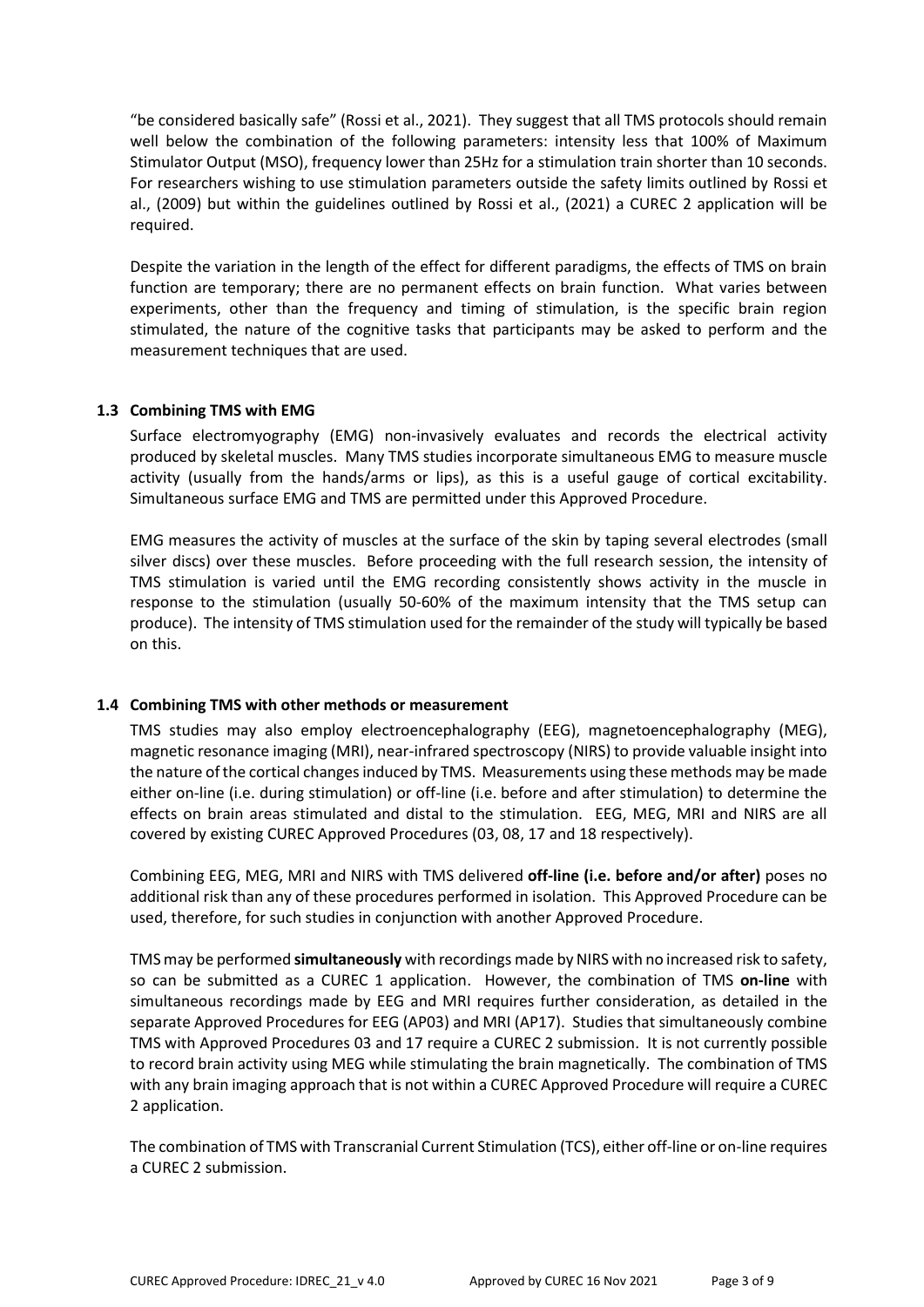### **1.5 Studies using TMS**

The targeted brain functions in studies intended to be covered by this Approved Procedure include, for example, the brain control of movement, sensation involving audition, vision, somatosensation, production or comprehension of language, problem solving and decision making. All research will use combinations of the following types of stimuli: (i) sensory stimuli delivered through headphones, on a screen or by touch; (ii) spoken or written language presented visually or aurally; (iii) pictures and drawings depicting emotional or non-emotional scenes and objects. Responses will involve (i) simple or repetitive movements of effectors e.g. to make button presses*;* (ii) vocalisations, (iii) eye movements measured by an eye-tracking system. Some participants may be asked to solve reasoning problems presented visually or verbally either with or without simple reinforcements (including small amounts of money). Importantly, these defined types of studies represent only standard experimental designs with little associated hazard or discomfort for the participants.

Cognitive and performance measurements may be acquired before, during and after stimulation. The testing sessions may last in total between 30 minutes and three hours. Participation may involve sessions lasting an entire morning/afternoon, depending on the study and repeated sessions. Participants must be allowed to take breaks as needed during testing sessions. Questionnaires other than the TMS safety form, if used, will be described in more detail in the CUREC application.

### **1.6 References**

- Huang YZ, Edwards MJ, Rounis E, Bhatia KP, Rothwell JC. (2005) Theta burst stimulation of the human motor cortex. *Neuron* 45: 201-206.
- Rossi S, Antal A, Bestmann S et al. (2021) Safety and recommendations for TMS use in healthy subjects and patient populations, with updates on training, ethical and regulatory issues: Expert Guidelines *Clinical Neurophysiology* 132, 269-306.
- Rossi S, Hallett M, Rossini PM, Pascual-Leone A and The Safety of TMS Consensus Group. (2009) Safety, ethical considerations, and application guidelines for the use of transcranial magnetic stimulation in clinical practice and research. Clinical Neurophysiology 120, 2008– 2039.Wassermann, EM (1998) Risk and safety of repetitive transcranial magnetic stimulation: Report and suggested guidelines from the International Workshop on the Safety of Repetitive Transcranial Magnetic Stimulation. *Electroencephalogr Clin Neurophysiol*, 108(1), 1–16.
- Brain Stimulation website: [http://www.brainstimjrnl.com](http://www.brainstimjrnl.com/)

# **2. TRAINING OF RESEARCH STAFF**

The Oxford Non-invasive Brain Stimulation research community have developed a set of Standard Operating Procedures (SOPs) that must be adhered to by researchers using this Approved Procedure. All TMS operators are trained in TMS and undergo regular (at least every two years) resuscitation first aid training. TMS is administered in the presence of experienced researchers. An experienced researcher is defined as the Principal Investigator (PI) or person delegated this responsibility by the PI. It is expected that an experienced researcher would be a graduate who has had supervised experience of TMS research for a minimum of 10 sessions and who had attended safety training and basic life support training in the past two years. In addition, basic training and safety talks on TMS are available on demand from researchers in the Department of Experimental Psychology and WIN Centre. New researchers are advised to attend this training before administering TMS under the supervision of an experienced researcher.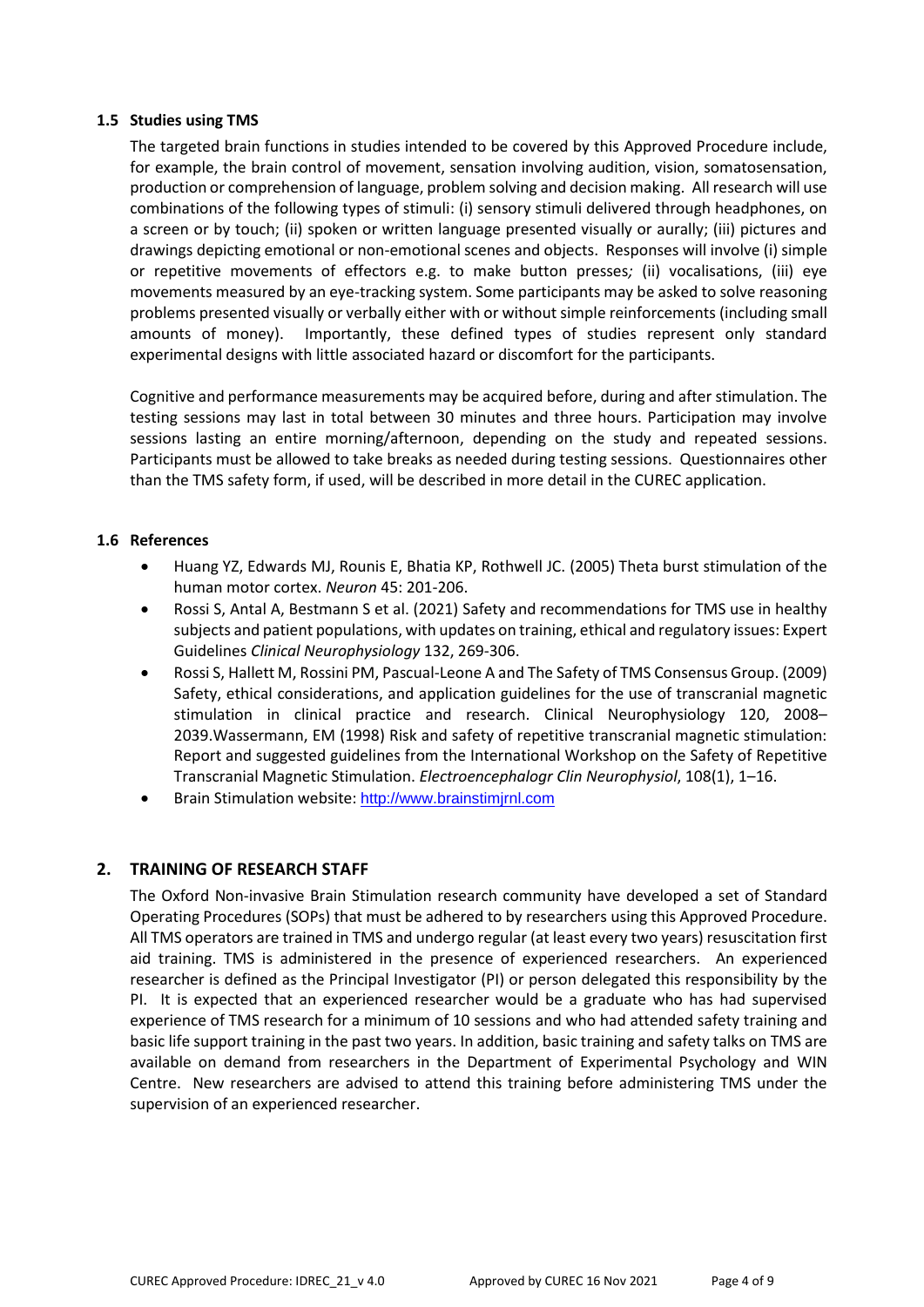## **3. METHODS FOR RECRUITING PARTICIPANTS**

Potential participants will be identified by one of the methods outlined on the CUREC application. When a potential participant registers interest, further information (prepared using the associated template information sheet) will be sent, together with details as to how to confirm they would like to take part.

## **4. INFORMATION PROVIDED TO PARTICIPANTS**

The information provided should be appropriate to your specific research and presented in an accessible way. If there is not enough information, potential participants might not be able to make an informed decision. On the other hand, if the information sheet is too long or unclear (e.g. through using overly-technical language) they might not read it properly or it could deter them from taking part. Most word-processing packages provide readability statistics for a document, and one should aim for a 12-year-old (Year 7) reading level for adults.

Please refer to, and use, the template **[Information Sheet](http://researchsupport.admin.ox.ac.uk/governance/ethics/resources/ap#collapse2-7) associated with this Approved Procedure.**

## **5. CONSENT OF PARTICIPANTS**

Written consent will be obtained from all participants using the **Consent Form associated with this Approved Procedure.**

Written consent will be obtained from all participants on the day of the first session, following a suitable (at least 24 hour) period during which they will have had an opportunity to read the Information Sheet and discuss their participation with others and with the researchers. An experienced researcher will answer all and any questions before consent is obtained. Consent will be taken by a member of the research team who has appropriate training, as confirmed by the Principal Investigator. Participants will be reminded that they are able to change their mind and withdraw from the study at any point without penalty. Vulnerable populations or participants who are unable to provide informed consent in English are not covered by this Approved Procedure.

Copies of the signed consent forms will be provided to the participants along with the information sheet. The originals, along with the TMS safety questionnaires administered before every session, will be kept in the files of the researchers.

Please also see CUREC's [guidance on the informed consent process.](http://researchsupport.admin.ox.ac.uk/governance/ethics/resources/consent)

### **6. COMPENSATION**

Compensation (either financial or in kind) may be offered to participants for their time and travel expenses. Some studies (for example, those investigating reward processing) may offer a performance-related reward. Individual proposals will detail the value (if any) of compensation to be offered. Compensation is limited to the time and inconvenience incurred as well as reasonable travel expenses and will in no circumstances consist of course credits for student participants.

Consideration should be given to how and when participants are told about any recompense. Participant information sheets and recruitment materials should state that recompense will be made so that potential participants are not discouraged from participating by the associated costs. As a general rule, recruitment material should not state the value. However, if this is necessary (e.g. it is a requirement of a third-party recruiter), advertisements must not emphasise the value of the payment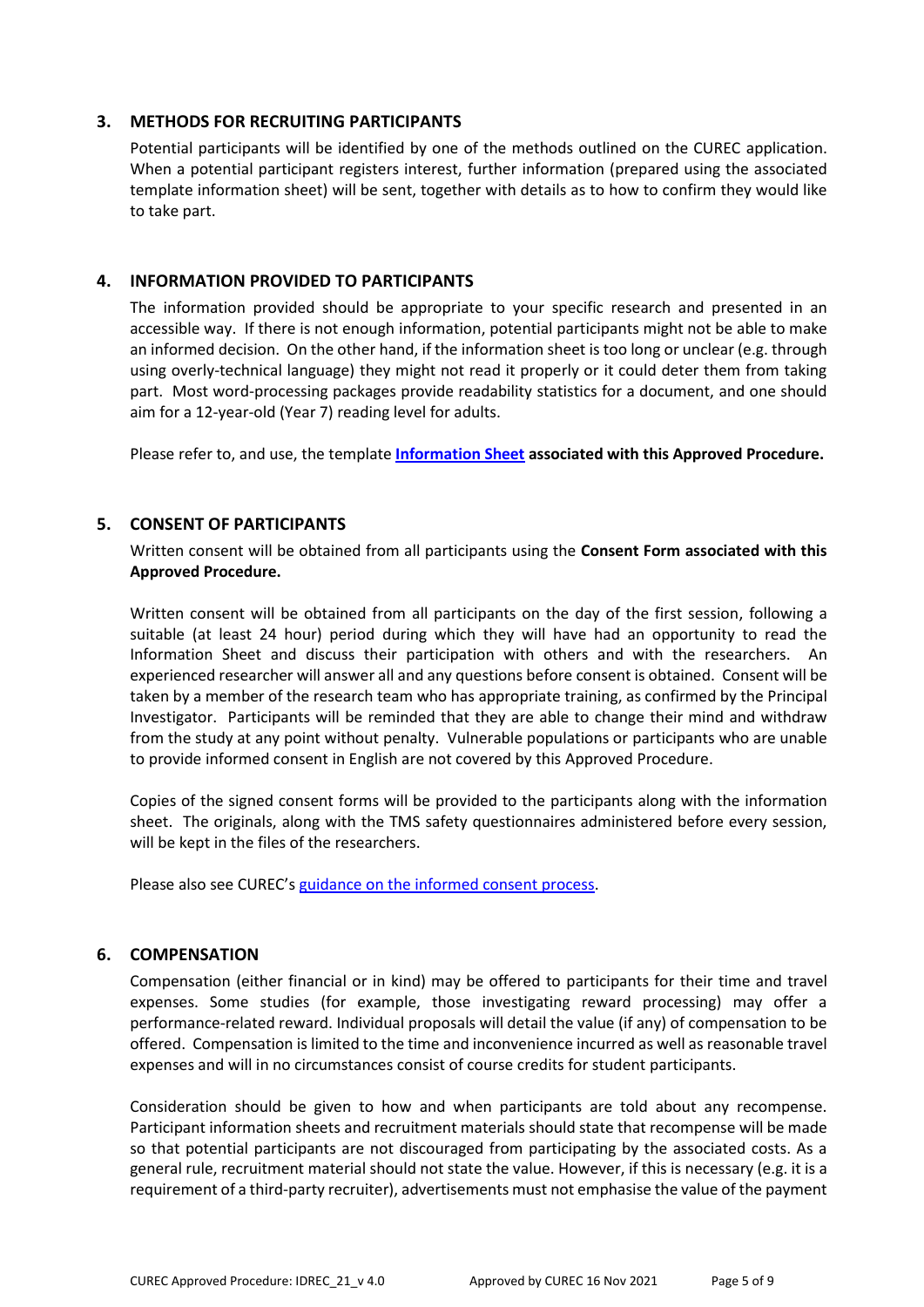(for example, through the use of formatting). Further guidance is available within CUREC's **Best** [Practice Guidance 05 on Payments and incentives in research.](https://researchsupport.admin.ox.ac.uk/governance/ethics/resources/bpg)

# **7. POTENTIAL RISKS TO PARTICIPANTS/RESEARCHERS/OTHERS AND WHAT WILL BE DONE TO MINIMISE**

#### **Participants**

#### *i) Potential adverse reactions to TMS (e.g. seizures, syncope, migraines)*

TMS is widely considered to be a safe technique, but has induced brief seizures in a small number (<20) of individuals worldwide. As a result of these reported incidents, guidelines were published specifying safe operating parameters for stimulation with respect to intensity, frequency and duration (Wassermann, 1998). Since 1998, seizures due to TMS have occurred, but mostly in studies operating outside the safe limits previously defined. Incidents of seizures in studies operating within the safe parameters occurred in participants using pro-epileptogenic medication. Considering the very large number of participants who have participated in TMS studies since 1998 and the small number of seizures, the risk of TMS inducing seizures is considered to be very low (Rossi et al., 2009).

Because of these potential risks, all researchers carrying out TMS within Oxford do so according to the parameters for intensity, frequency and duration described in the international guidelines (Rossi et al., 2009, and Rossi et al., 2021. The parameters within which a CUREC 1 application can be made are summarized here in the Appendix to this Approved Procedure). To further ensure that risks are minimised, participants are also required to fill out a TMS safety screening form before participating to rule out other contraindications to participation. These may include, but are not restricted to: a personal or close family (first-degree relative e.g. parent, sibling, child) history of epilepsy, another significant neurological or psychiatric disorder likely to lower seizure threshold; or a transient lowering of seizure thresholds as a result of lack of sleep, high consumption of alcohol, caffeine, or through taking anti-malarial medication. Please refer to the [TMS Safety Screening Questionnaire](https://researchsupport.admin.ox.ac.uk/governance/ethics/resources/ap#collapse397191) ("AP21 Safety Screening Form") for a complete list of contraindications.

TMS can cause syncope, or fainting in some participants. This reaction is often caused by situations of anxiety and psycho-physical discomfort and is a more common adverse reaction to TMS than a seizure. Screening prior to stimulation will not reliably rule out any predisposition to fainting, so to avoid inducing syncope it is important to ensure that participants are fully informed and comfortable with the procedure before beginning. Researchers should monitor a participant's ongoing reactions to TMS and will avoid stimulating if the participant appears to be uncomfortable. Researchers undergo basic life support training so they are able to ensure the participant's safety and comfort in the event of syncope.

Brain stimulation can cause headache in susceptible individuals, therefore migraine sufferers should be excluded from participation.

#### *ii) Discomfort*

A loud clicking sound is produced each time the stimulator discharges. Since the coil is usually held in close proximity to the ears, participants are offered earplugs during stimulation.

TMS causes localised tapping sensations on the scalp at the point of stimulation. Stimulation of motor cortical regions may also cause localised motor discharges, which manifest as muscle twitches. Neither of these effects should be unpleasant but may become uncomfortable when stimulating at high intensities and for long periods. Participants are encouraged to let the researcher know if TMS is causing undue discomfort. Sometimes, muscles on the head or peripheral facial nerves are stimulated directly causing muscle contractions, jaw movements or eye blinks. Whilst these are not dangerous,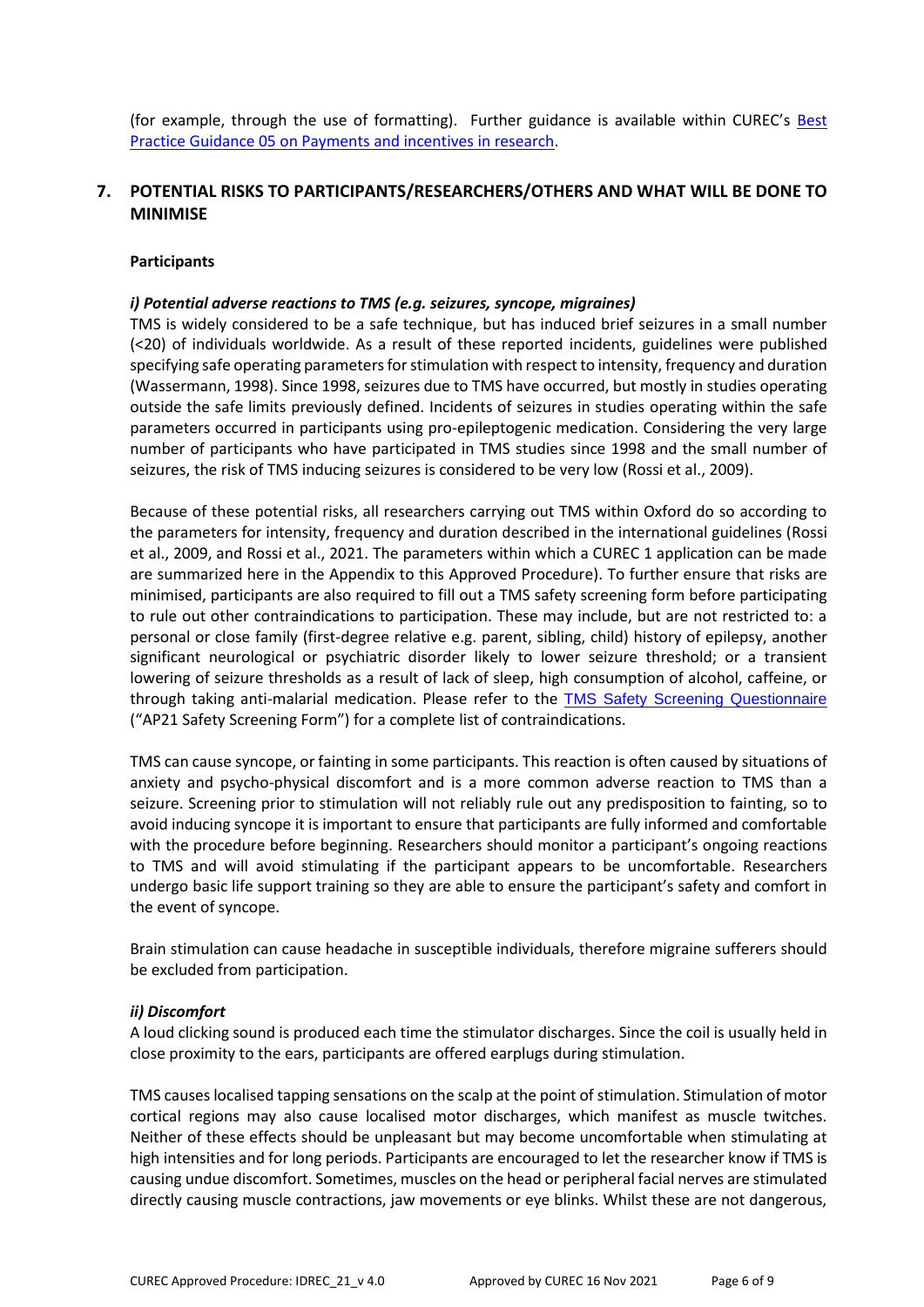and many participants tolerate them comfortably, some of these reactions have potential to cause discomfort. Again, participants are encouraged to make the researcher aware if they are at all uncomfortable. Researchers minimise these reactions through monitoring the state of the participant and adjusting coil position and output intensity accordingly.

Headaches have been reported as a side effect of participation in brain stimulation studies. This risk can be minimised by ensuring participants are physically comfortable and take regular breaks if necessary. Participants are made aware from the start that a headache is a potential minor risk of TMS and that these usually respond well to over-the-counter analgesics (e.g. paracetamol).

## *iii) Cumulative effects of brain stimulation*

The risk associated with stimulation over repeated sessions does not exceed the minimal risks associated with a single session, excluding the possibility of skin irritation. Nevertheless, the risks associated with interactions between brain stimulation studies (TMS and TCS) need to be considered. We wish also to have consistent information regarding participation in both kinds of brain stimulation. For this reason, we recommend that a participant should participate in different brain stimulation experiments on no more than two consecutive days and no more than four sessions in a month. While no guideline has been provided for a "cooling-off" period between stimulation sessions, some have suggested it to be between 48 hours to one week after stimulation. We recommend that the period of abstinence between different brain stimulation experiments would be at least one week. Exceptions to these recommendations are anticipated for studies aimed to induce stable changes in cortical function through repeated sessions (e.g. for 5-10 sessions). Such "training" or "treatment" studies are **not** covered by this Approved Procedure and will require separate CUREC 2 submission.

### **TMS risks to researchers**

There are no known risks to researchers associated with administering TMS. To be consistent with pregnancy as a contraindication for participants in TMS studies, researchers who are pregnant should not deliver TMS. There is no known potential for harm to the unborn child, however.

# **8. MONITORING AND REPORTING OF ADVERSE OR UNFORESEEN EVENTS**

In case of an adverse or unforeseen event, TMS is administered in rooms where telephones can be used to contact departmental First Aid Officers or the Emergency Services if needed.

In the event of an unexpected emergency incident, such as a loss of consciousness, researchers will follow the pathways specified in their basic life support training and departmental risk assessments / SOPs. Basic life support training includes thresholds for lengths of seizures and loss of consciousness before involving emergency services. In the case of a participant who is unresponsive, BLS training includes CPR, so researchers should begin resuscitation before calling emergency services. In all instances, participants should be protected from further injury.

Adverse or unforeseen events are reported to the departmental safety officer in the first instance and may be followed up by the University Safety officer if deemed necessary. The Research Ethics Committee will also be notified of such events. In agreement with the published guidelines (Rossi et al., 2009), in the case of a seizure that is possibly related to a TMS session, details should be forwarded to the editor of the journal *Brain Stimulation.*

# **9. COMMUNICATION OF RESULTS**

Results may be written up for publication in peer-reviewed scientific journals, presented at scientific conferences (in abstract or presentation formats), submitted as part of course degrees and may form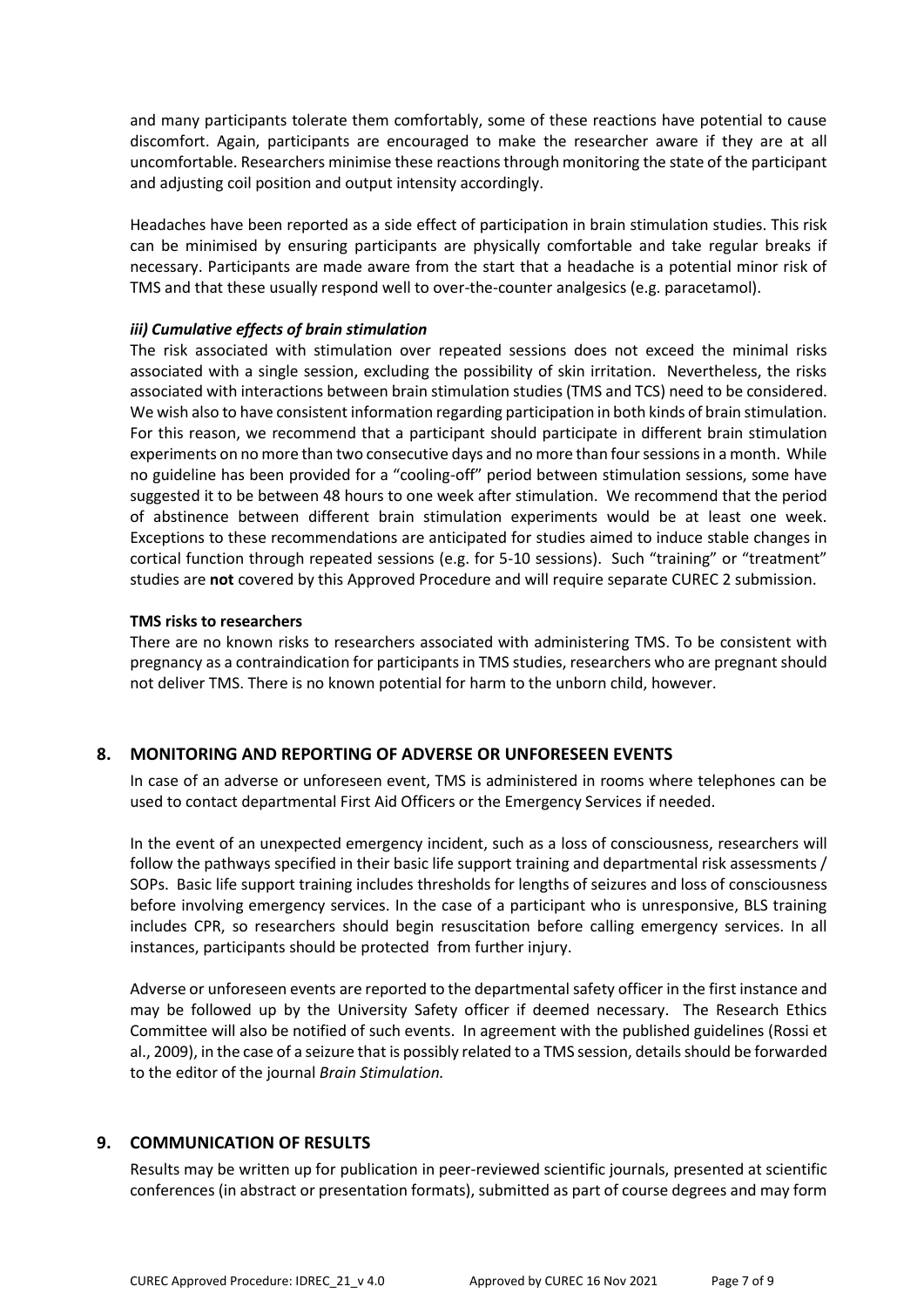part of grant applications. In all cases, published results should be anonymised and not contain any data that could be linked to the participants.

#### **10. MANAGEMENT OF INCIDENTAL FINDINGS**

We do not foresee that participation in TMS studies is likely to reveal information about health problems or risks. In the unlikely event that this occurs we will follow the guidelines below. Some studies may use validated questionnaires asking participants about state and trait anxiety and/or depression to interpret how these factors influence processing and perception of study stimuli. These questionnaires are not used for recruitment or screening purposes, however if a researcher, as a result of these questionnaires, has concerns that a participant may have an undiagnosed psychiatric condition that is causing distress, CUREC guidance (BPG08) will be followed. If the researcher has any concerns from the answers to questionnaires, or the EMG traces, they will seek advice from the Principal Investigator who may discuss in greater detail with the participant and/or offer the opportunity to speak with a senior clinical researcher if they are not clinically trained themselves.

#### **11. DATA MANAGEMENT AND PROTECTION**

The research must be conducted in accordance with the [University's Policy on the](hhttps://researchdata.ox.ac.uk/university-of-oxford-policy-on-the-management-of-data-supporting-research-outputs/) Management of [Data Supporting Research Outputs;](hhttps://researchdata.ox.ac.uk/university-of-oxford-policy-on-the-management-of-data-supporting-research-outputs/) CUREC's [Best Practice Guidance 09 on Data collection,](https://researchsupport.admin.ox.ac.uk/governance/ethics/resources/bpg)  [protection and management;](https://researchsupport.admin.ox.ac.uk/governance/ethics/resources/bpg) and Research Data Oxford's [guidance on data backup, storage and](https://researchdata.ox.ac.uk/home/managing-your-data-at-oxford/storage-and-backup)  [security.](https://researchdata.ox.ac.uk/home/managing-your-data-at-oxford/storage-and-backup)

Participants' informed consent must be obtained for participation in the study, which includes the collection, storage and retention of all data related to the study. Directly identifiable personal information held by the research team (such as contact details, consent forms and screening forms, which include name or other identifiers) must be held securely - either in paper format in lockable filing cabinets with access only by the University researchers, or in a password-protected database, on an encrypted machine or on a protected server. These should be servers provided by the University where the risks and access have been professionally managed. Other servers will require security assessment by University Information Security. Other research data (e.g., EEG files, behavioural reaction time files, questionnaires) must be labelled with a code number rather than a name or initials, and accessed via a password- and firewall-protected server.

The keys linking personal details to the codes used to label other research data may be kept in paper format in lockable filing cabinets with access only by the researchers, or in a password protected spreadsheet on University approved servers. The keys should be kept separately from other study data. Such keys should be destroyed as soon as no longer needed, as should other personal data (with due regard to University and other guidelines on data retention, e.g. of consent forms).

Contact details may be retained after the end of the research where the participant agrees to be contacted for future studies. These should be held separately from the study data, and a copy of the consent form retained as evidence of agreement to be contacted. For participants who do not wish to be contacted in the future, contact details will be destroyed as soon as possible after completion of their research participation. Personal and research data may be viewed by regulatory bodies and designated individuals within the University of Oxford for the purposes of monitoring and auditing the research with the written consent of the participant.

Anonymised data may be shared with other research institutions, including researchers outside of the UK and the EU, for use in other and future research studies. For detail on anonymisation, please